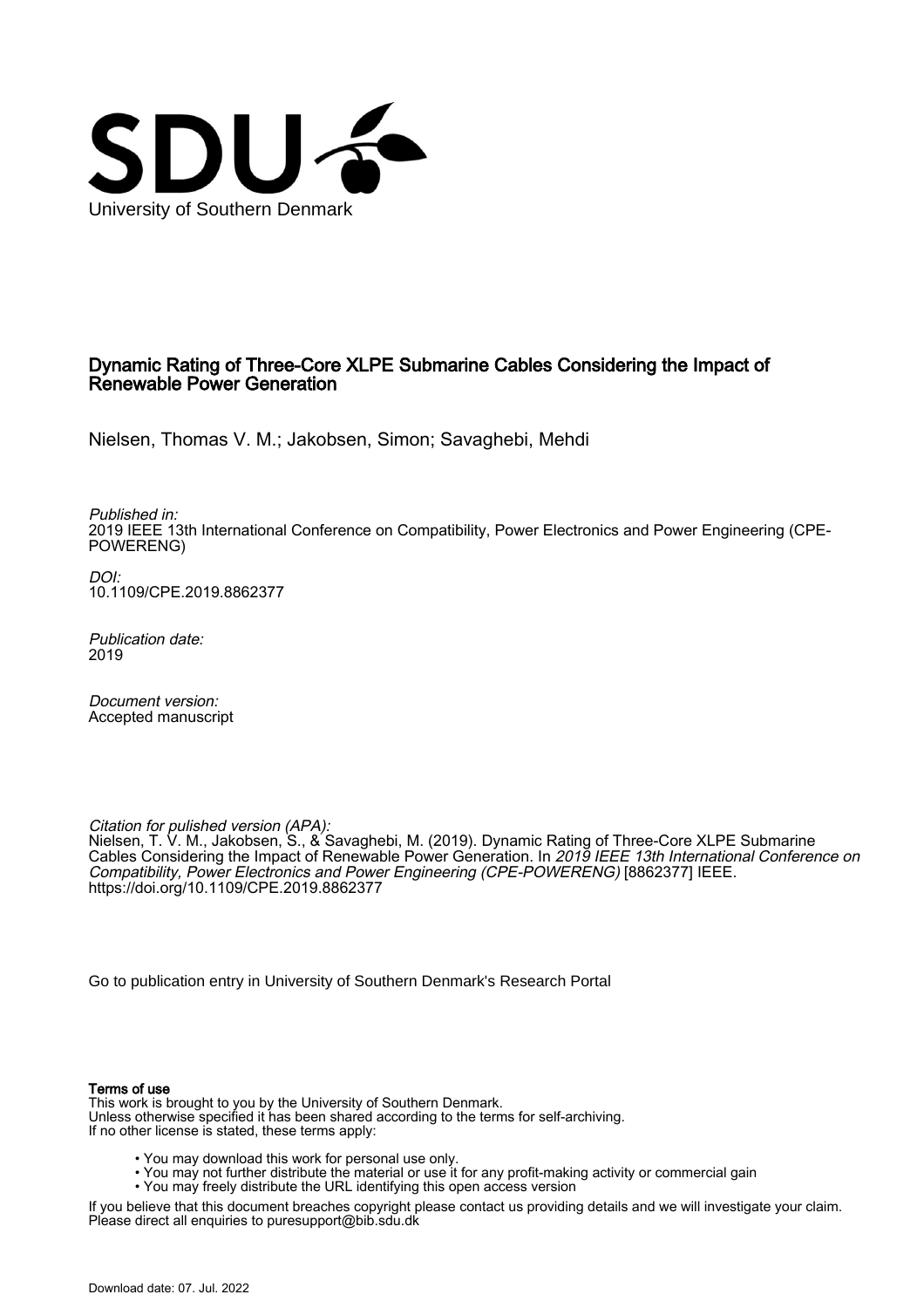© 2019 IEEE. Personal use of this material is permitted. Permission from IEEE must be obtained for all other uses, in any current or future media, including reprinting/republishing this material for advertising or promotional purposes, creating new collective works, for resale or redistribution to servers or lists, or reuse of any copyrighted component of this work in other works.

# Dynamic Rating of Three-Core XLPE Submarine Cables Considering the Impact of Renewable Power Generation

Thomas V.M. Nielsen *B. Eng. E.E.*<sup>1</sup> , Simon Jakobsen *B. Eng. E.E.*<sup>2</sup> and Mehdi Savaghebi *Assoc. Professor*<sup>3</sup>

*Abstract*— This paper discusses how to determine the most suitable high voltage alternating current (HVAC) submarine cable in the design phase of new projects. A thermal ladder network method (LNM) is used to analyse the thermal behaviour in the centre of the conductor as the hottest spot of the cable. Based on an approved static cable rating method and thermal cable analysis of transient conditions, applied by a step function with transient time duration greater than one hour, this paper proposes a method for a dynamic rating of submarine cables. The dynamic rating accomplished through an iterative process. The method is tested with MATLAB simulation and validated in comparison to a finite element method (FEM) based approach with high accuracy.

*Index Terms*— Dynamic Cable Rating, High Voltage Alternating Current Submarine Cables, Renewable Power Generation, Static Cable Rating, Thermal Cable Analysis of Transient Conditions.

## I. INTRODUCTION

It has not always been as challenging to fit energy generation with the consumers' power consumption patterns as it is now. Energy sources based on fossil fuels are replaced by renewable power generation, such as wind energy, in order to reach one of the global climate goals for at least 27% shares of renewable energy by 2030 [1]. Therefore, it is essential to investigate methods to reduce the cost associated with the transmission of renewable power generation. Multiply studies discuss implantation of Dynamic Line Rating (DLR) forecasting on already constructed lines, to optimise transmission capacity [2][3].

The market for renewable power generation is growing fast, and the number and size of offshore wind farms have increased rapidly in the past years. According to the Global Wind Energy Council, the annual installed global wind energy capacity has increased from 6.5 GW in 2001 to 52.4 GW in 2017 [4]. The disadvantage of such renewable power generation is the uncontrollability, as the power production varies with the speed of the wind.

In order to carry the massive amounts of power through a submarine cable (shown in Fig. 1) connecting a offshore renewable power generation source, such as a wind farm to a onshore station and at the same time minimise the levelised energy costs (LEC)[5], it is essential to select the most suitable cable for each specific case. A way to accommodate

this is to change the design-phase and dynamically rate cables based on a worst case estimation of varying load profiles and surrounding conditions (shown in Fig. 1) of different cable environments, such as burial depth *L*, thermal soil resistivity  $\rho$  and ambient temperature  $\theta_A$ .



Fig. 1. Submarine cable power system from offshore wind farm and surrounding conditions

HVAC submarine cables are developed to carry a great amount of power across the water. The cable conductors consist of copper (Cu) or aluminium (Al) depending on size and price. Cross-linked polyethene (XLPE), with a maximum operational temperature of 90*◦C*, is the commonly used materials of insulation. A common construction of a threecore XLPE separate lead (SL), sheath type submarine cable, is shown in Fig. 2.



Fig. 2. Common construction of a three-core XLPE SL sheath type submarine cable

where, the internal part of the cable contains  $l_1$ : Conductor,  $l_2$ : Conductor screen,  $l_3$ : Insulation,  $l_4$ : Insulation screen,  $l_5$ : Swelling tape, *l*<sub>6</sub>: Metallic sheath / screen, *l*<sub>7</sub>: Anti-corrosion sheath and the common covering contain  $l_8$ : Bedding,  $l_9$ :

<sup>1 2</sup> Thomas V.M. Nielsen *thonie*96@*gmail.com*, Simon Jakobsen *simon*@*m*4*y.dk*, Electrical Power Engineering, Writing Bachelor Thesis in "Dynamic Rating of Three-core XLPE Submarine Cables for Offshore Wind Farms", University of Southern Denmark, Odense, Denmark

<sup>3</sup> Mehdi Savaghebi *mesa*@*mci.sdu.dk*, Associate Professor at Electrical Engineering Section, Mads Clausen Institute, University of Southern Denmark, Odense, Denmark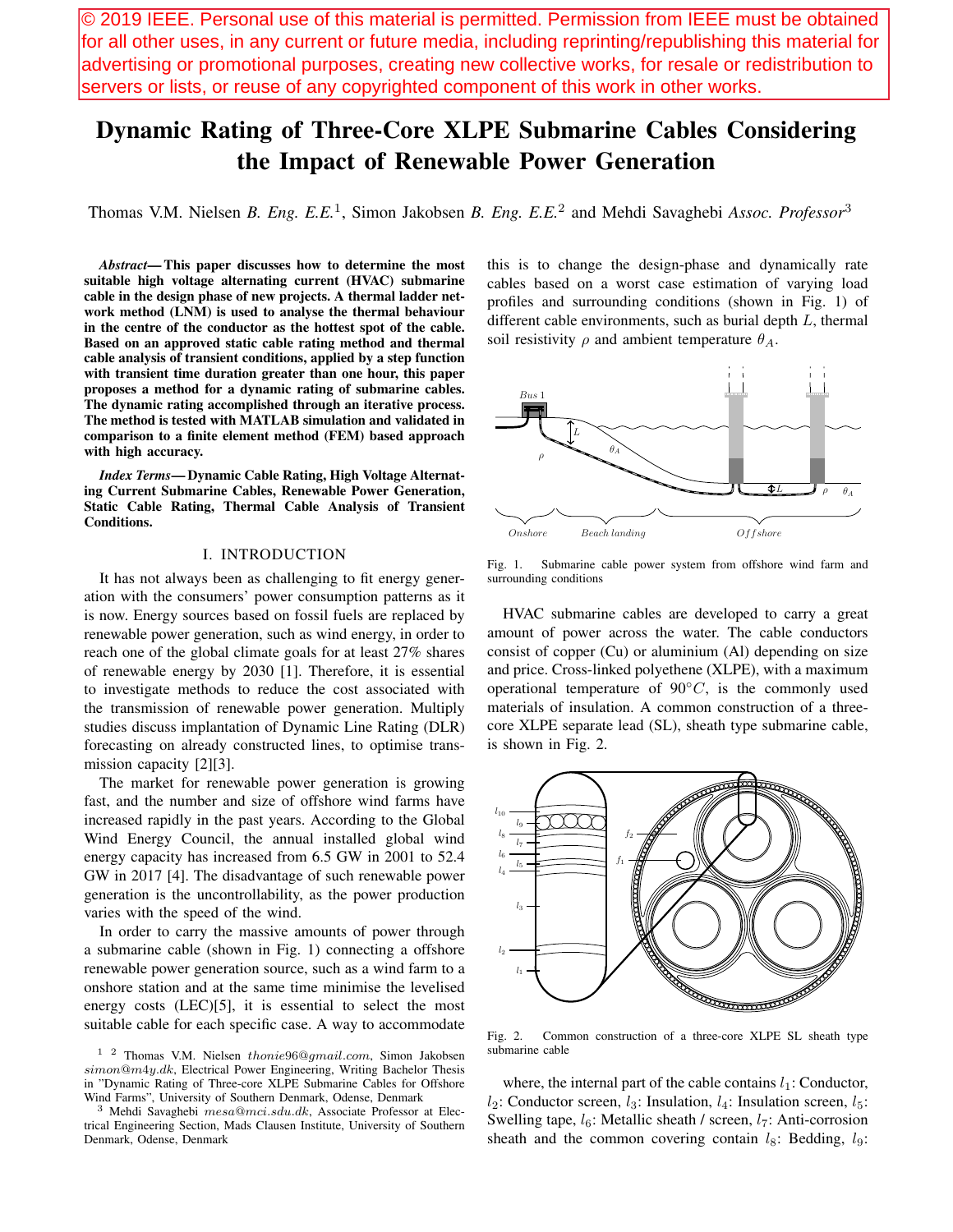Armour and  $l_{10}$ : Outer serving. The element  $f_1$  is the optical fibre used for communication, and DTS  $[6]$  and  $f_2$  represent the fillers and is usually filled with water in operation.

Static rating of HVAC cables in the voltage range 30kV to 275kV can be calculated based on a series of standards from the International Electrotechnical Commission (IEC) named IEC 60287 [4] and has historically been conservative as it is based on worst-case assumptions and does not take into account real-time changes of surrounding conditions [7].

Renewable power generation such as wind energy delivers an unpredictable production profile varying from no- to fullload several times within 24 hours. In Fig. 3 a typical current profile from wind generation in Denmark is shown. By considering the thermal behaviour caused by the production variation, the design of the cable parameters can be according to the actual load. Instead of using the steady-state rated current  $I_r$ , which is the peak value of the actually flowing current *Ia*. Rating cables to conduct the actual current *Ia*, evaluated through a thermal cable analysis of transient conditions, proposed in IEC 60853-2 [8]. This way, the selection of cable parameters can be improved, which can result in an economic advantage in the development phase [5].



Fig. 3. Variable current profile illustrating the difference between the actual flowing current and the rated current

Thermal considerations of offshore submarine cables are worthy to investigate as the thermal soil conditions are better than onshore and thus there is an excellent opportunity for utilisation of the surrounding conditions in the cable current rating phase.

Previous work has shown, that based on a more dynamic approach, a significant improvement of cables transmission ability can be achieved using real-time monitoring systems on existing cables, such as distributed temperature sensing (DTS) [6]. This opens opportunities to investigate the possibilities to use a dynamic cable rating method in the design phase of new projects.

## II. DYNAMIC CABLE RATING METHOD

Dynamic rating of cables, as the main focus of this paper, involves rating cables due to variable cable loading. It is an iterative method containing static rating based on the IEC 60287 series [4] and a thermal cable analysis according to IEC 60853-2 [8]. In order to find an analytically solution of heat transfer from the center of the conductor to the surface of the cable and take into account the impact of the surroundings, a thermal ladder network is built up to represent the electrical parameters of the cable to evaluate the transient temperature response by forcing a step function shown in Fig. 4.



Fig. 4. Construction of a Step function, to minimise the evaluation time

Fig. 5 is a simplified overview of the iterative method. The first process is detailed in Section III, which describes the determination of cable loading, and electrical and thermal parameters. The second process, explained in Section IV, evaluates the transient temperature behaviour in the centre of the conductor, based on the electrical and thermal parameters determined in Section III. The first decision box represents the iterative process assessing the transient temperature response based on the applied step function. With the usage of XLPE as insulation, the upper boundary is at 90*◦C*. The third process represents the output of a suitable cable, base on dynamic cable rating.



Fig. 5. Flowchart of the iterative dynamic cable rating method

## III. STATIC CABLE RATING

The dynamic cable rating method (shown in Fig. 5), is based on IEC 60287 series [9] to determine the cable parameters, in order to evaluate the thermal behaviour in Section IV.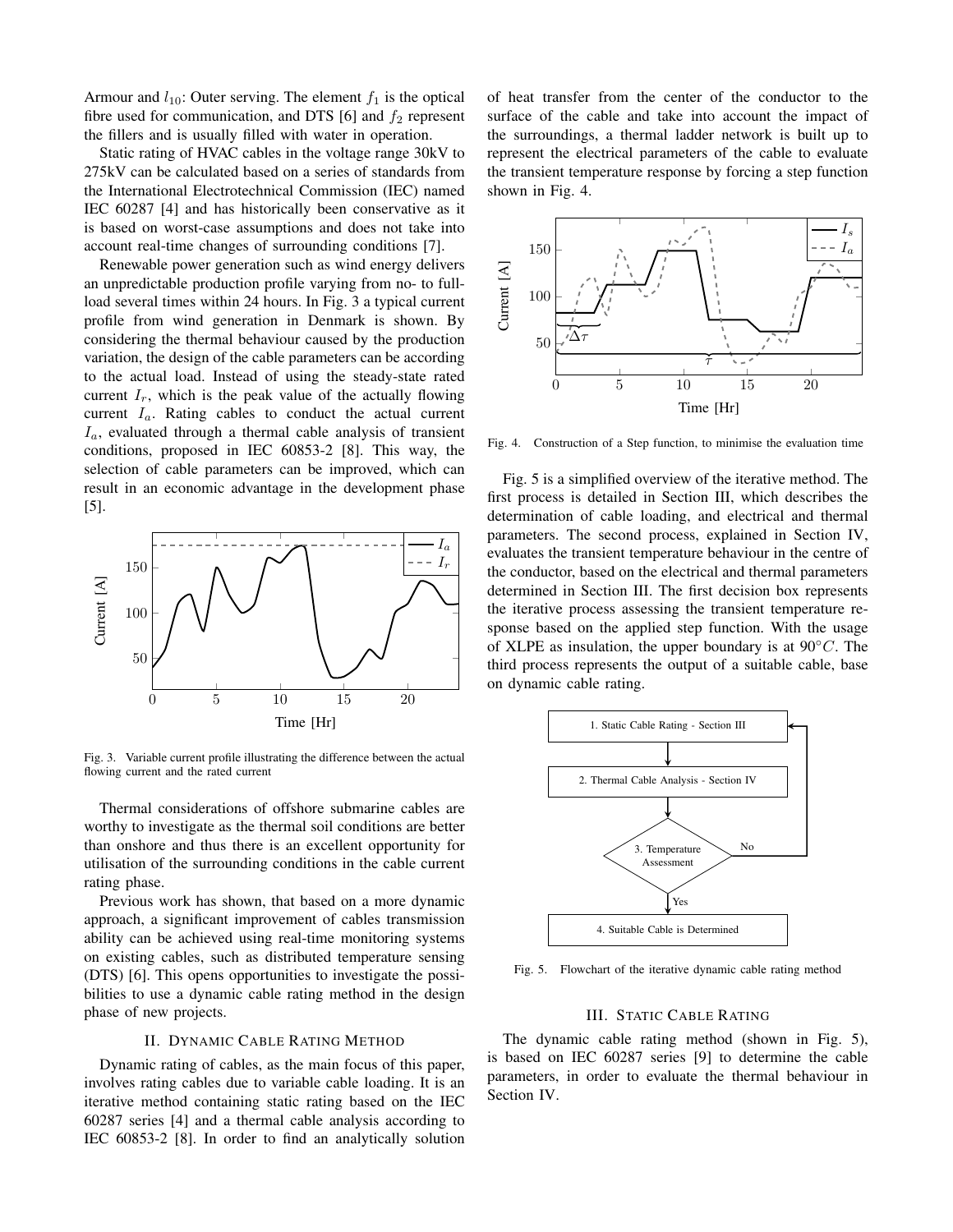#### *A. Determination of Cable Loading*

In order to determine the cable loading, the voltage level is fixed. The actual current  $I_a$  (shown in Fig. 3) is assumed to flow in the submarine cable (shown in Fig. 1).

#### *B. Determination of Cable Losses and Loss Factors*

IEC 60287-1-1 proposes a method to determine the conductor AC resistance *Rac*, dielectric losses *Wd*, sheath loss factor  $\lambda_1$  and armour loss factor  $\lambda_2$ . The references to IEC 60287-1-1 Sections, as given in Table I, are used to calculate the needed parameters of a three-core XLPE Submarine cable.

## TABLE I REFERENCE TO DETERMINATION OF IEC 60287 SERIES CABLE PARAMETERS

| Cable parameter                     | <b>Section in IEC 60287-1-1</b>            |  |  |
|-------------------------------------|--------------------------------------------|--|--|
| $\overline{AC}$ resistance $R_{ac}$ | 2.1 AC resistance of conductor             |  |  |
| Dielectric losses $W_d$             | 2.2 Dielectric losses                      |  |  |
|                                     | 2.3 Loss factor for sheath and screen      |  |  |
| Sheath loss factor $\lambda_1$      | 2.3.10 Cables with each core in a separate |  |  |
|                                     | lead sheath (SL type) and armoured         |  |  |
|                                     | 2.4 Loss factor for armour,                |  |  |
| Armour loss factor $\lambda_2$      | reinforcement and steel pipes              |  |  |
|                                     | 2.4.2.5 SL type cable                      |  |  |

## *C. Determination of Thermal Resistances*

To determine the cable rating, the thermal resistances are needed. IEC 60287-2-1 defines the thermal resistances  $T_1$ ,  $T_2$ ,  $T_3$  and  $T_4$ , where  $T_1$  is the resistivity between the conductor and metallic sheath/screen,  $T_2$  is between metallic sheath and armour,  $T_3$  is between armour and surroundings and  $T_4$  is representing the surroundings. To simplify the calculation the following assumptions are made:

- *•* Metallic layers are neglected, as the thermal resistance of them is negligible compared to poly-composite materials.
- The optical fibre inside the fillers is assumed not having any thermal impact.
- *•* Swelling tape is assumed as a part of the insulation since its thickness is small and it is assumed to have the same thermal resistivity.
- *•* The bedding material is assumed to be the same material as anti-corrosion sheath.

Fig. 6 show a static thermal representation of a three-core cable, based on the cable construction in Fig. 2, where the electrical resistances are equivalent to the thermal resistances listed in Table II and define the ability of the materials to impede heat flow, and the losses  $W_n$  is located in the original position. In Fig. 6,  $\theta_c$  is the conductor temperature,  $\theta_{os}$  is the outer covering (cable surface) temperature and  $\theta_A$  is the ambient temperature of the surroundings. As the cable is a three-core cable and  $T_1$  represent the resistance of the inner cables, the circuit is represented with  $T_1$  as three resistances in parallel.

The thermal resistances shown in Fig. 6 are determined in (1), (2), (3) and (4) [10] Where, thermal resistivity  $\rho$ 



Fig. 6. Static representation of thermal resistances  $T_n$  in a three-core XLPE SL sheath type submarine cable, including power losses  $W_n$  located in the respective layers and temperature denotation  $\theta_n$ 

#### TABLE II

THERMAL-ELECTRICAL ANALOGY PARAMETER COMPARISON

| <b>Electrical</b> | unit | <b>Thermal</b>          | unit          |
|-------------------|------|-------------------------|---------------|
| Resistance $R$    | Ω.   | Thermal resistance $T$  | $k \cdot m/W$ |
| Capacitance $C$   | F    | Thermal capacitance $Q$ | $J/k \cdot m$ |
| Voltage $U$       |      | Temperature $\theta$    |               |
| Current I         |      | Heat flow $w$           | /m            |

for commonly used cable materials and surrounding seabed conditions is defined in Table III.

#### TABLE III

COMMONLY USED THERMAL RESISTIVITY FOR CABLE MATERIALS AND SURROUNDINGS, AND SPECIFIC HEAT CAPACITY OF CABLE MATERIALS

| <b>Material</b><br>(abbreviation)   | <b>Thermal resistivity</b><br>[9][11] $\rho$ [K · m/W] | Heat capacity [12]<br>[13] $c [J/K \cdot m^3]$ |
|-------------------------------------|--------------------------------------------------------|------------------------------------------------|
| Copper (Cu)                         |                                                        | $3.46 \cdot 10^6$                              |
| Aluminium (Al)                      |                                                        | $2.46 \cdot 10^{6}$                            |
| Lead & lead-<br>alloy (Pb)          |                                                        | $1.47 \cdot 10^6$                              |
| Polyethylene (PE)                   | 3.5                                                    | $2.4 \cdot 10^{6}$                             |
| Cross-linked<br>polyethylene (XLPE) | 3.5                                                    | $2.4 \cdot 10^6$                               |
| Polypropylene (PP)                  | 10                                                     | $1.8 \cdot 10^{6}$                             |
| Seabed sand/gravel                  | $0.6 - 0.9$                                            |                                                |

where, *t* is the thickness of the respective cable layers,  $D_c$  is the conductor diameter,  $D_a$  is the outer diameter of the armour,  $D_{os}$  is the outer cable diameter and  $G(X_s)$  is a geometric factor as a function of thickness of material between sheaths and armour *X<sup>s</sup>* expressed as a fraction of the outer diameter of the sheath:  $X_s = t_2/D_s$ .

$$
T_1 = \frac{\rho}{2\pi} \cdot \ln\left(1 + \frac{2 \cdot t_1}{D_c}\right) \tag{1}
$$

$$
T_2 = \frac{\rho}{6\pi} \cdot G(X_s) \tag{2}
$$

$$
T_3 = \frac{\rho}{2\pi} \cdot \ln\left(1 + \frac{2 \cdot t_3}{D_a}\right) \tag{3}
$$

$$
T_4 = \frac{\rho}{2\pi} \cdot \ln\left(\frac{2 \cdot L}{D_{os}} + \sqrt{\left(\frac{2 \cdot L}{D_{os}}\right)^2 - 1}\right) \tag{4}
$$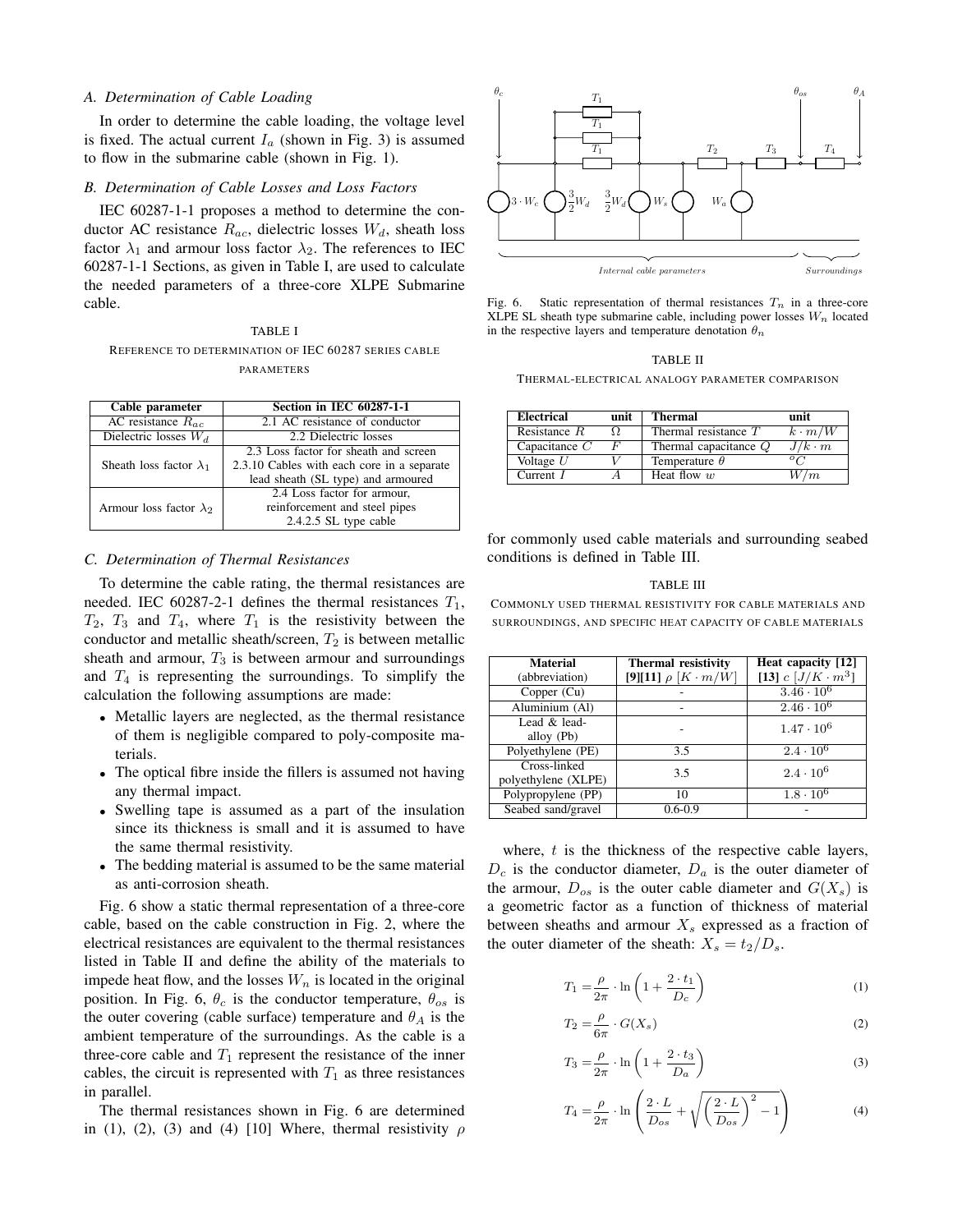$G(X_s)$  is determined in (5)[10].

$$
G(X_s) = \begin{cases} 2\pi \cdot (0.000202380 + \text{ if } 0 < X_s \\ 2.03214 \cdot X_s - 21.6667 \cdot X_s^2) < 0.03 \\ 2\pi \cdot (0.0126529 + 1.101 \cdot X_s - \text{ if } 0.03 < X_s \\ 4.59737 \cdot X_s^2 + 11.5093 \cdot X_s^3) < 0.15 \end{cases}
$$
\n(5)

## *D. Static Temperature Calculation*

IEC 60287-1-1 describes the calculation of current rating and losses at 100% load. However, with the method proposed in this paper, more accurate results, can be achieved. For the proposed method it is assumed that the cable loading is known. IEC assumes a maximum conductor temperature of  $90^{\circ}$ C, which for the proposed method is calculated as an iterative process with the steady-state reached temperature given by (6), derived from Fig. 6 [9].

$$
\theta_c = \left(I_r^2 \cdot R_{ac} + \frac{W_d}{2}\right) \cdot T_1 + \left[I_r^2 \cdot R_{ac}(1 + \lambda_1) + W_d\right] \cdot 3 \cdot T_2
$$

$$
+ \left[I_r^2 \cdot R_{ac} \cdot (1 + \lambda_1 + \lambda_2) + W_d\right] \cdot 3 \cdot (T_3 + T_4) + \theta_A \qquad [^\circ C]
$$
(6)

## IV. THERMAL CABLE ANALYSIS OF TRANSIENT **CONDITIONS**

A three-core XLPE submarine cable contains multiple non-conductive layers. An equivalent electric circuit can describe the thermal properties of the cable layers according to the thermal-electrical analogy parameters listed in Table II [14], where thermal capacitances represent the layers ability to store heat.

By constructing a thermal analogy ladder network, it is possible to study the thermal behaviour in the centre of the conductor. Equation (7) is used to calculate the thermal capacitance for the layers. Where, *S* is the cross-section area and *c<sup>m</sup>* is the specific heat capacity of the material (typical values can be found in Table III).

$$
Q = S \cdot c_m \tag{7}
$$

## *A. Thermal Ladder Network Construction*

In order to analyse the transient temperature response in the centre of the conductor, it is essential to thermally model the cable with high accuracy. The cable is transformed from the three-core cable into a single-core equivalent cable, with same thermal properties to simplify the equivalent thermal circuit. According to IEC 60853-2 [8], transients greater than one hour are assumed to be of long duration transients which usually is the case for cable loading from wind farms. Therefore this method is based on long transients and is intended for the use of long duration temperature transients only.

Fig. 7 shows a quarter of the cross-section of the equivalent single-core cable, with thermal resistances represented on the x-axis under the respective layer and thermal capacitances represented on the y-axis beside the respective layer.

Fig. 8 show the thermal representation of the dielectric layers, where Van Wormer's coefficient as equation (8) is



Fig. 7. Single-core XLPE SL sheath type submarine cable equivalent



Fig. 8. Thermal representation of dielectric

applied to describe the allocation of the thermal capacitance *Qi*[14] more accurately.

$$
p = \frac{1}{2 \cdot ln\left(\frac{D_i}{D_c^*}\right)} - \frac{1}{\left(\frac{D_i}{D_c^*}\right)^2 - 1} \tag{8}
$$

As mentioned before, due to the asymmetry of the internal parts of the three-core cable shown in Fig. 6, the allocation of thermal resistance  $T_1$  has to be defined as an equivalent single-core conductor diameter *D<sup>∗</sup> <sup>c</sup>* dissipating same losses as determined in (9).

$$
\frac{T_1}{3} = \frac{\rho}{2 \cdot \pi} \cdot \ln\left(\frac{D_i}{D_c^*}\right) \qquad \to \qquad D_c^* = D_i \cdot e^{\frac{-2\pi \cdot T_1}{\rho \cdot 3}} \tag{9}
$$

Repeating this procedure for each layer contained in the cable, it is possible to construct a thermal analogy of the cable based on electrical equivalent parameters.

By developing lumped parameters shown in Fig. 7 for each part of the cable, a three-core XLPE submarine cable is thermally represented as Fig. 9.



Fig. 9. Thermal three-core XLPE submarine cable ladder network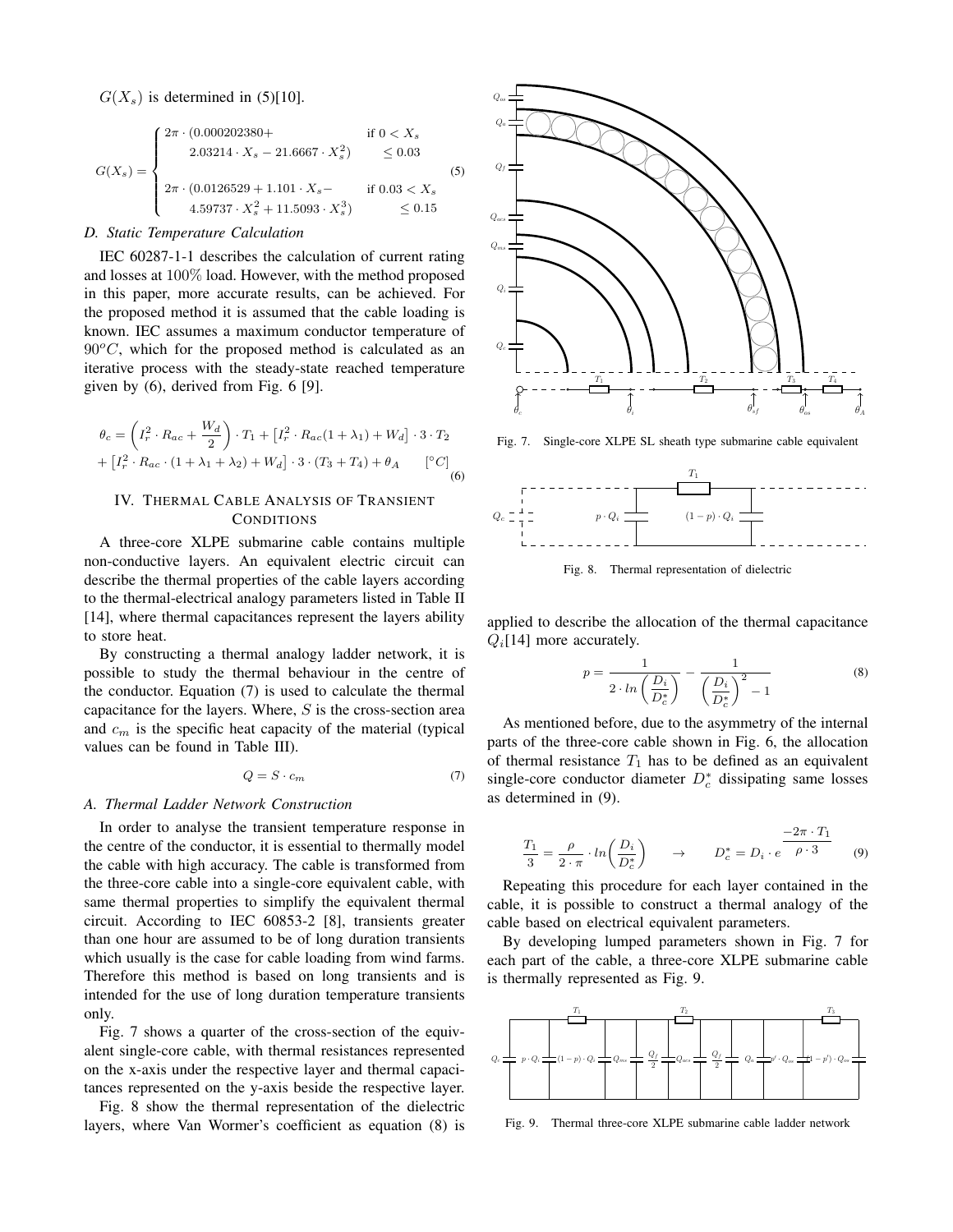The thermal ladder network includes the conductor loss  $W_c$ , dielectric loss  $W_d$ , sheath loss  $W_s$  and armour loss  $W_a$ in their physical position, to represent the cable in operation.

Using the Cigre two-loop method [8] to reduce the mathematical complexity of the circuit analysis, the final thermal ladder network including power losses can be derived as shown in Fig. 10, where  $\theta_c$  is the conductor temperature and  $\theta_{os}$  is the temperature at the outer serving.



Fig. 10. Final thermal ladder network

According to IEC 60853-2 [8], the apparent thermal resistances in the ladder network are defined in (10) and (11). The apparent thermal capacitances are defined in (12) and (13) [8]. Cable conductor loss *W<sup>c</sup>* is determined in (14) and the total internal cable losses  $W_I$ , including dielectric, sheath and armour losses, are determined in (15).

$$
T_A = T_1/3 \qquad [K \cdot m/W] \tag{10}
$$

$$
T_B = T_2 + T_3 \qquad [K \cdot m/W] \tag{11}
$$

$$
Q_A = Q_c + p \cdot Q_i \qquad [J/m \cdot K] \tag{12}
$$

$$
Q_B = (1 - p) \cdot Q_i + \left(\frac{T_2 + T_3}{T_2 + T_3}\right)^2 \cdot Q_{ms} + \left(\frac{T_2 + T_3}{T_2 + T_3}\right)^2 \cdot \frac{Q_f}{2} + \left(\frac{T_3}{T_2 + T_3}\right)^2 \cdot Q_{acs} + \left(\frac{T_3}{T_2 + T_3}\right)^2 \cdot \frac{Q_f}{2} + \left(\frac{T_3}{T_2 + T_3}\right)^2 \cdot Q_a + \left(\frac{T_3}{T_2 + T_3}\right)^2 \cdot p' \cdot Q_{os} \qquad [J/m \cdot K]
$$
\n(13)

$$
W_c(t) = 3 \cdot \left[ I_a(t)^2 \cdot R_{ac} \right] \qquad [W/m] \tag{14}
$$

$$
W_I(t) = W_c(t) \cdot [1 + \lambda_1 + \lambda_2] + 3 \cdot W_d \qquad [W/m]
$$
 (15)

## *B. Transient Temperature Response to a Step Function*

In order to evaluate the transient temperature behaviour in the centre of the conductor due to an applied step function, it is needed to model the thermal temperature response mathematically.

A step function is made to reduce the number of calculations needed. Fig. 4 illustrates a current step function *I<sup>s</sup>* with *i* numbers of 4 hours constant load steps  $\Delta \tau$ .  $I_s$  is as the average of the actually flowing current  $I_a$  for each step during the current profile segment illustrated in Fig. 3.

To determine an appropriate length for the constant timesteps  $\Delta\tau$ , an emperical calculation is proposed by Georg J. Anders [14] as given by (16).

$$
\Delta \tau = \frac{\sum T \cdot \sum Q \cdot \left(\frac{\tau}{\sum T \cdot \sum Q}\right)^{\frac{1}{3}}}{10^{1.25}} \tag{16}
$$

The LNM is only applicable in cases where the thermal parameters do not change as a function of temperature variations, as it uses superposition principle to solve heat flow equations, which is used exclusively for linear systems.

The transient temperature rise above ambient due to the  $i<sup>th</sup>$  step of the step function is given in (17) and describes the temperature drop from the centre of the conductor to the surface of the cable with surrounding temperature dissipation taken into account.

$$
\theta_{j,i}(t) = \theta_{c,i}(t) + \alpha_i(t) \cdot \theta_{e,i}(t)
$$
\n(17)

Using Kirchoff's current law, on the circuit shown in Fig. 10, the temperature drop from the conductor centre to cable surface is determined in (18). Evaluating the differential function as a transfer function solving for roots and zeros, the thermal behaviour parameters  $T_a$ ,  $T_b$ ,  $a$  and  $b$  used in (18) are determined using IEC 60853-2 [8] Section 4.2.3.

$$
\theta_{c,i}(t) = W_{c,i} \cdot \left[ T_a \cdot (1 - e^{-a \cdot t}) + T_b \cdot (1 - e^{-b \cdot t}) \right]
$$
(18)

The transient temperature response from surroundings is given as an exponential integral [15] in (19).

$$
\theta_{e,i}(t) = \frac{p_T \cdot W_{I,i}}{4\pi} \cdot \left[ \left[ -Ei\left(\frac{-D_e^2}{16 \cdot t \cdot \delta}\right) - \left[ -Ei\left(\frac{-L^2}{t \cdot \delta}\right) \right] \right] + \sum_{k=1}^{k=N-1} \left[ -Ei\left(\frac{-(d_{pk})^2}{4 \cdot t \cdot \delta}\right) - \left[ -Ei\left(\frac{-(d_{pk}')^2}{4 \cdot t \delta}\right) \right] \right] \right] \tag{19}
$$

The attainment factor from the conductor centre to cable surface is a correction factor used for modelling the temperature absorption from the surroundings and is given in (20).

$$
\alpha_i(t) = \frac{\theta_{c,i}(t)}{W_{c,i} \cdot (T_A + T_B)}
$$
\n(20)

Common values for axial depth of burial *L* and ambient temperatures  $\theta_A$  used for common submarine cable locations are shown in Table IV, while thermal soil resistivity *ρ* can be found in Table III.

TABLE IV COMMONLY USED SURROUNDING CONDITIONS

| Cable         | Burial depth        | Ambient temperature |
|---------------|---------------------|---------------------|
| location      | $L \lceil m \rceil$ | $\theta_A$          |
| Beach landing | 2.50                | 15.0                |
| Surf zone     | 5.00                | 12 O                |
| Offshore      |                     |                     |

The sum of all partial temperatures transient above ambient ∆Θ*<sup>c</sup>* is the sum of each partial transient given by (21).

$$
\Delta\Theta_c(t) = \theta_{j,1}(t) + \theta_{j,2}(t) + \dots + \theta_{j,i}(t) + \dots + \theta_{j,t}(t)
$$
 (21)

To determine the total temperature response  $\Theta$  due to an applied step function, the ambient temperature  $\theta_A$  is included and given in (22).

$$
\Theta(t) = \Delta\Theta_c(t) + \theta_A \tag{22}
$$